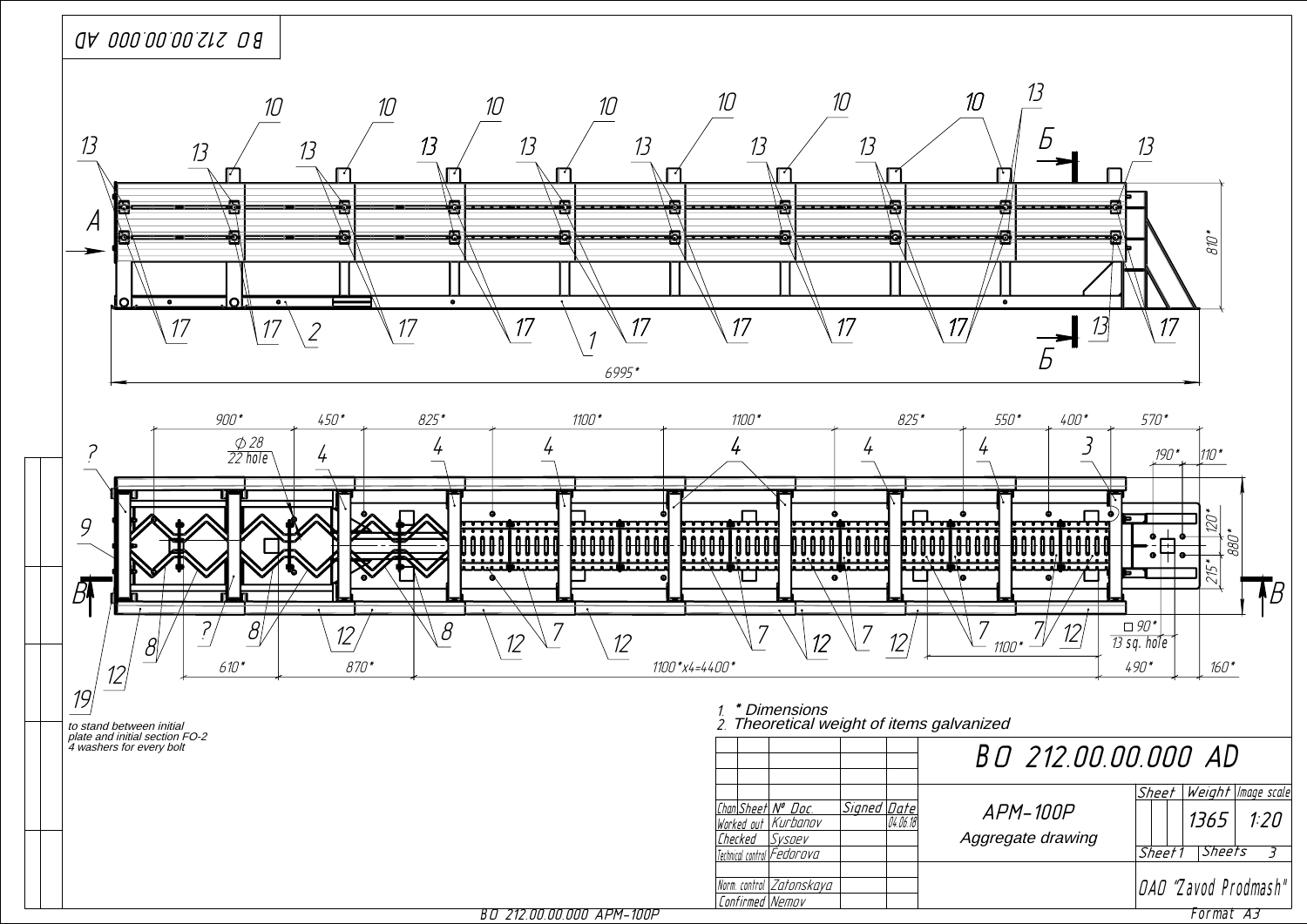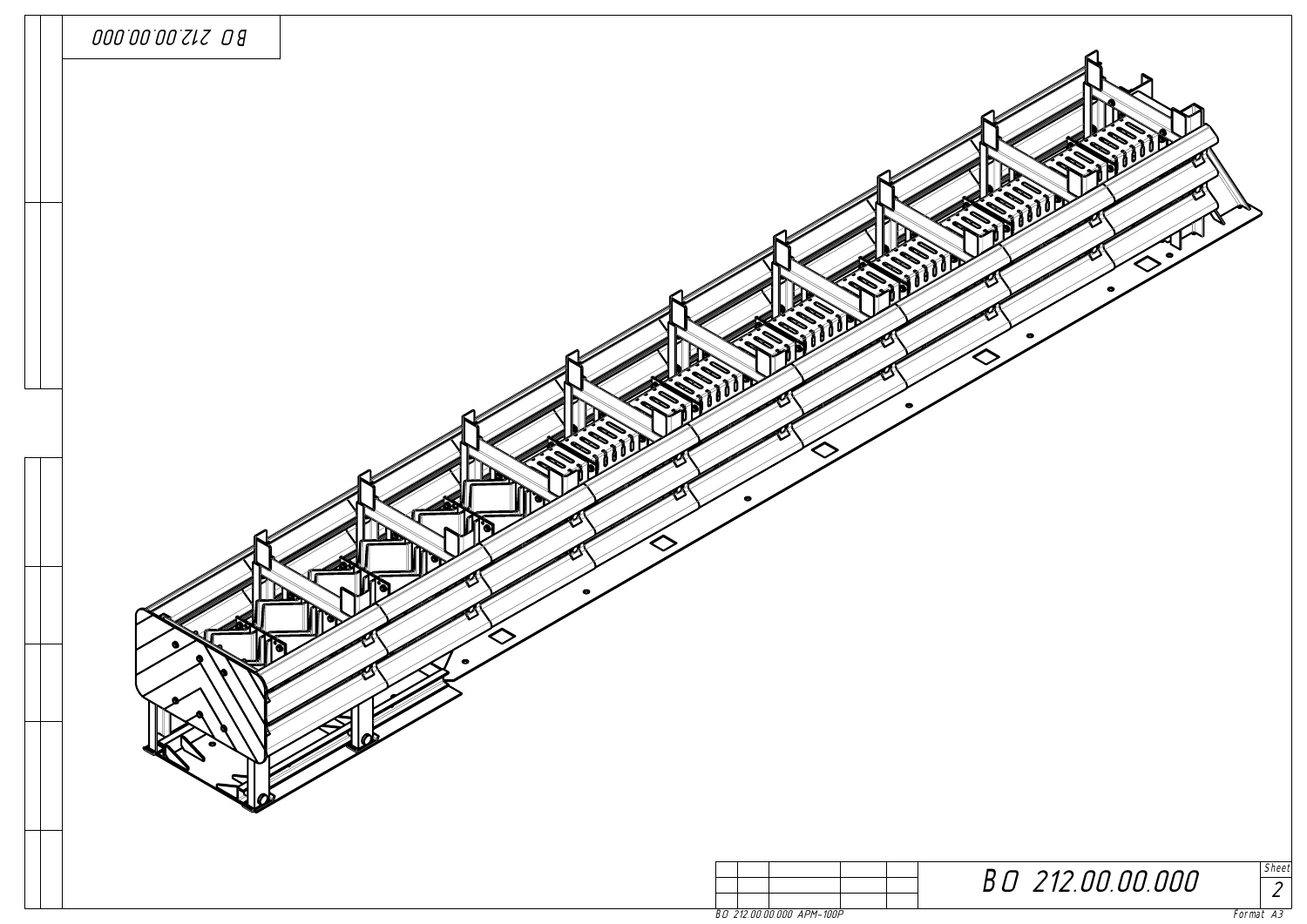

BÎ 219.00.00.000 APM-100W